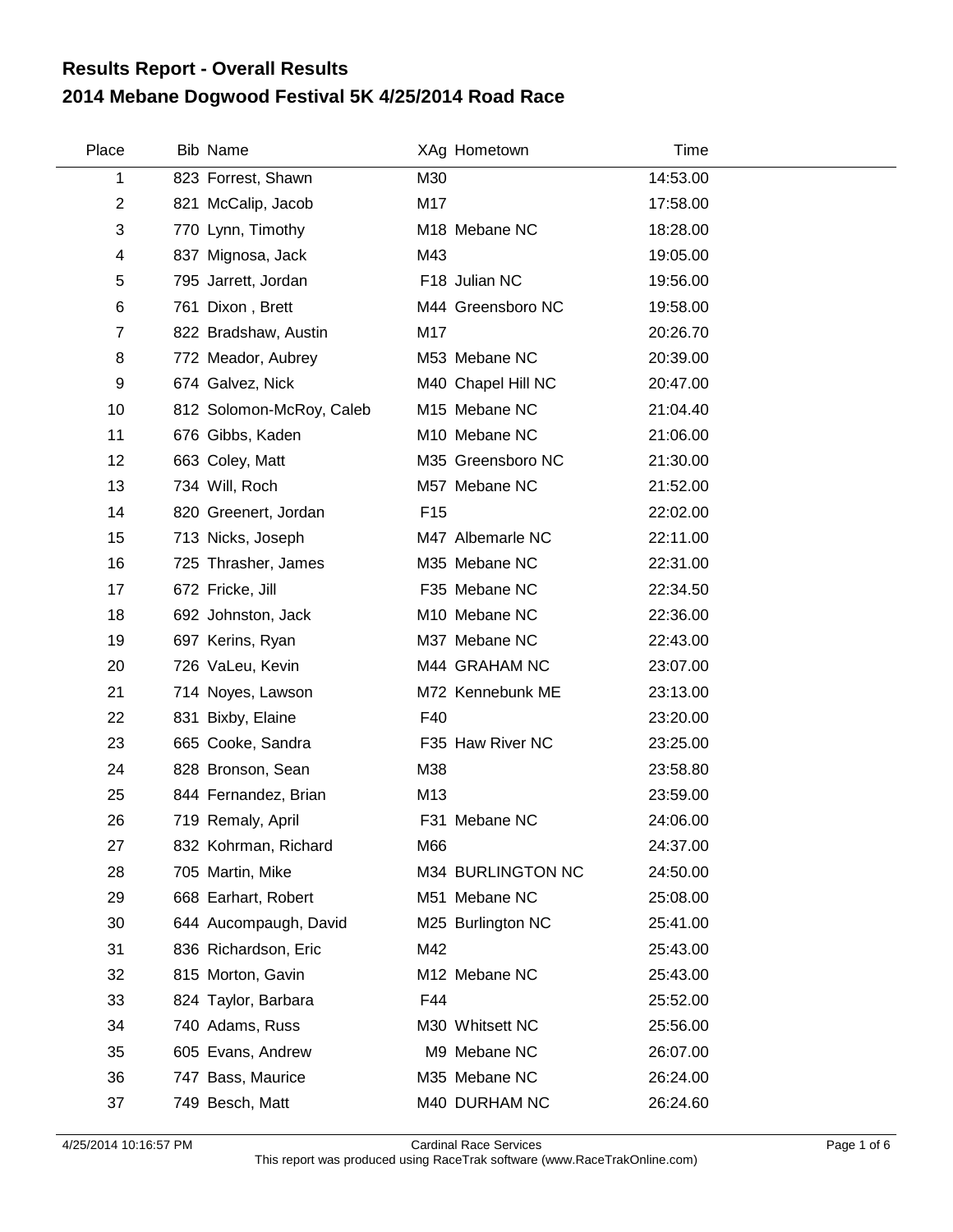| Place | <b>Bib Name</b>         |     | XAg Hometown        | Time     |
|-------|-------------------------|-----|---------------------|----------|
| 38    | 750 Binkley, Derek      |     | M30 Mebane NC       | 26:25.00 |
| 39    | 596 Boyles, Cooper      |     | M10 GRAHAM NC       | 26:26.30 |
| 40    | 624 Payne, Tyler        |     | M11 Haw River NC    | 26:28.30 |
| 41    | 843 Hales, Shannon      | F40 |                     | 26:30.20 |
| 42    | 818 Thrasher, James     |     | M10 Mebane NC       | 26:36.20 |
| 43    | 842 Mayo, Rodney        | M49 |                     | 26:42.20 |
| 44    | 673 Gage, Alexis        |     | F16 GRAHAM NC       | 26:43.20 |
| 45    | 834 Signer, Andrew      | M34 |                     | 26:52.40 |
| 46    | 806 Pherson, Amanda     |     | F34 Mebane NC       | 26:53.20 |
| 47    | 841 Wessell, Laura      | F45 |                     | 27:41.40 |
| 48    | 702 Lane, Mark          |     | M39 BURLINGTON NC   | 27:54.00 |
| 49    | 753 Bronson, Samuel     |     | M70 Mebane NC       | 27:54.60 |
| 50    | 649 Bartis, Jean        |     | F54 Mebane NC       | 28:01.80 |
| 51    | 694 Jones, Allison      |     | F28 Cornelius NC    | 28:02.80 |
| 52    | 767 Johnston, McKenna   |     | F8 Mebane NC        | 28:04.80 |
| 53    | 693 Johnston, Laura     |     | F38 Mebane NC       | 28:05.80 |
| 54    | 788 Dean, Gina          |     | F30 BURLINGTON NC   | 28:07.80 |
| 55    | 684 Hicks, Tim          |     | M57 Mebane NC       | 28:18.80 |
| 56    | 729 Vereen, Leo         |     | M58 Hillsborough NC | 28:21.80 |
| 57    | 716 Pluff-Gioia, Tracie |     | F44 GRAHAM NC       | 28:34.80 |
| 58    | 701 Landon, Leslie      |     | F38 Norcross NC     | 28:37.80 |
| 59    | 662 Burmester, Joe      |     | M67 Raleigh NC      | 28:39.20 |
| 60    | 715 pannell, john       |     | m50 BURLINGTON NC   | 28:48.30 |
| 61    | 813 Walling, Jeff       |     | M47 Mebane NC       | 28:51.70 |
| 62    | 655 Blackwood, Nicole   |     | F17 Haw River NC    | 29:11.70 |
| 63    | 720 Soto, Evy           |     | F26 Hillsborough NC | 29:33.70 |
| 64    | 691 johnson, gene       |     | M47 Burlington NC   | 29:42.70 |
| 65    | 650 Beaver, Damian      |     | M10 Mebane NC       | 29:48.70 |
| 66    | 819 Robertson, Ritchie  | M42 |                     | 29:56.70 |
| 67    | 757 Cline, John         |     | M56 Chapel Hill NC  | 30:01.20 |
| 68    | 775 Phinn, Carly        |     | F40 GRAHAM NC       | 30:04.70 |
| 69    | 754 Brown, Roney        |     | M43 Durham NC       | 30:04.70 |
| 70    | 615 James, Macy         |     | F10 Mebane NC       | 30:06.70 |
| 71    | 628 Robertson, Colten   |     | M10 Mebane NC       | 30:10.70 |
| 72    | 639 Anderson, Isaac     |     | M8 Hillsborough NC  | 30:25.70 |
| 73    | 746 Anderson, Tim       |     | M42 Hillsborough NC | 30:25.90 |
| 74    | 829 Tate, Doug          | M47 |                     | 30:36.70 |
| 75    | 677 Glancy, Natalie     |     | F32 Mebane NC       | 30:39.70 |
| 76    | 707 McGhee, Brenda      |     | F57 Mebane NC       | 30:40.70 |
| 77    | 603 Davis, Stan         |     | M43 Haw River NC    | 30:48.70 |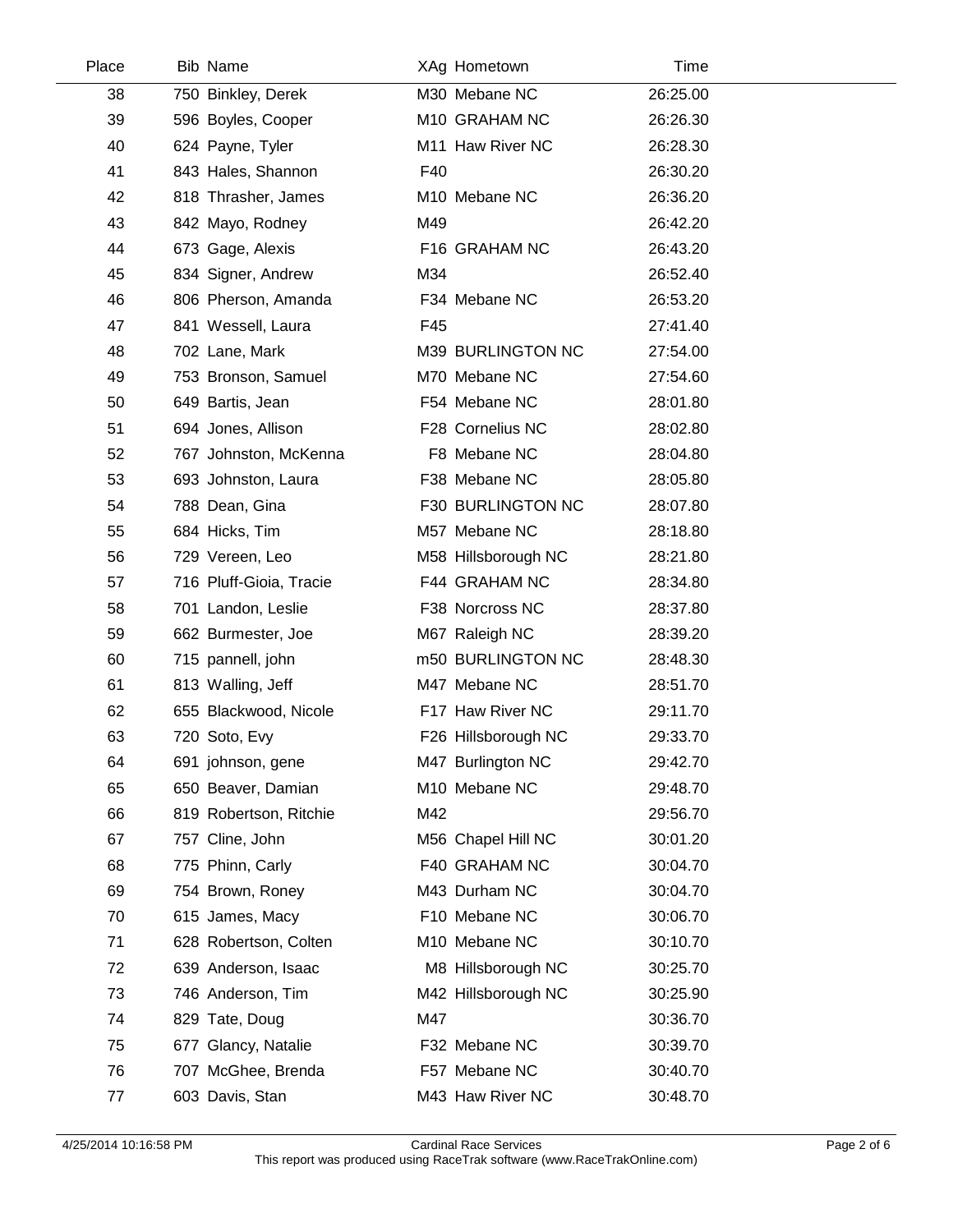| Place | <b>Bib Name</b>        |     | XAg Hometown        | Time     |  |
|-------|------------------------|-----|---------------------|----------|--|
| 78    | 602 Davis, Julia       |     | F7 Haw River NC     | 30:48.70 |  |
| 79    | 599 Clayton, Sawyer    |     | M8 GRAHAM NC        | 30:53.10 |  |
| 80    | 774 Oxendine, Tina     |     | F38 Mebane NC       | 31:02.30 |  |
| 81    | 671 Eichmann, Derek    |     | M33 Mebane NC       | 31:11.40 |  |
| 82    | 738 Williams, Tim      |     | M55 Chapel Hill NC  | 31:30.70 |  |
| 83    | 846 Kirkland, Doug     | M27 |                     | 31:32.90 |  |
| 84    | 659 Briggs, Lynn       |     | F58 Mebane NC       | 31:33.70 |  |
| 85    | 712 Nelson, Amy        |     | F34 Mebane NC       | 31:36.60 |  |
| 86    | 616 Jones, Daylan      |     | M8 Mebane NC        | 31:58.20 |  |
| 87    | 847 Burns, Scott       | M31 |                     | 31:59.00 |  |
| 88    | 652 Blackburn, Jessica |     | F24 Haw River NC    | 32:05.00 |  |
| 89    | 687 Hudson, Austin     |     | M12 Mebane NC       | 32:19.00 |  |
| 90    | 710 Mills, Catherine   |     | F34 BURLINGTON NC   | 32:20.00 |  |
| 91    | 669 Ebbs, Michelle     |     | F36 Mebane NC       | 32:24.00 |  |
| 92    | 670 Edwards, Sarah     |     | F32 BURLINGTON NC   | 32:32.00 |  |
| 93    | 804 Modlin, Candice    |     | F46 GRAHAM NC       | 32:42.00 |  |
| 94    | 638 Allen, Suzanne     |     | F42 Mebane NC       | 32:44.00 |  |
| 95    | 637 Allen, Brian       |     | M44 Mebane NC       | 32:45.00 |  |
| 96    | 689 Hunter, Gypsi      |     | F30 Mebane NC       | 32:47.00 |  |
| 97    | 801 Martin, Andrea     |     | F34 Mebane NC       | 32:52.00 |  |
| 98    | 802 Martin, Jeremy     |     | M35 Mebane NC       | 32:52.20 |  |
| 99    | 722 Straw, Sandra      |     | F34 Mebane NC       | 33:00.90 |  |
| 100   | 721 Southern, Sarah    |     | F25 Haw River NC    | 33:02.40 |  |
| 101   | 839 Henry, Kate        | F7  |                     | 33:04.90 |  |
| 102   | 838 Henry, David       | M32 |                     | 33:05.00 |  |
| 103   | 643 Anthony, Todd      |     | M36 GRAHAM NC       | 33:20.60 |  |
| 104   | 708 McHenry, Gretchen  |     | F31 Raleigh NC      | 33:31.00 |  |
| 105   | 661 Brooks, Tammy      |     | F47 Mebane NC       | 33:34.60 |  |
| 106   | 682 Hauser, Byron      |     | M24 Mebane NC       | 33:35.60 |  |
| 107   | 814 James, Tracy       |     | F39 Mebane NC       | 33:49.60 |  |
| 108   | 585 McGee, Tristan     |     | M9 Mebane NC        | 34:13.60 |  |
| 109   | 595 Barbieri, Ryan     |     | M10 GRAHAM NC       | 34:15.90 |  |
| 110   | 683 Heidel, Ned        |     | M39 Burlington NC   | 34:37.00 |  |
| 111   | 756 Chang, Johnny      |     | M37 Raleigh NC      | 34:46.60 |  |
| 112   | 717 Pohlabel, Lelia    |     | F44 Hillsborough NC | 34:55.80 |  |
| 113   | 685 Hill, Chris        |     | M26 Haw River NC    | 34:58.70 |  |
| 114   | 773 Mihok, Cindy       |     | F52 Efland NC       | 35:06.70 |  |
| 115   | 785 White, Katherine   |     | F9 Mebane NC        | 35:11.70 |  |
| 116   | 784 White, Jeff        |     | M5 Mebane NC        | 35:12.30 |  |
| 117   | 620 Mace, Corbin       |     | M9 Mebane NC        | 35:12.70 |  |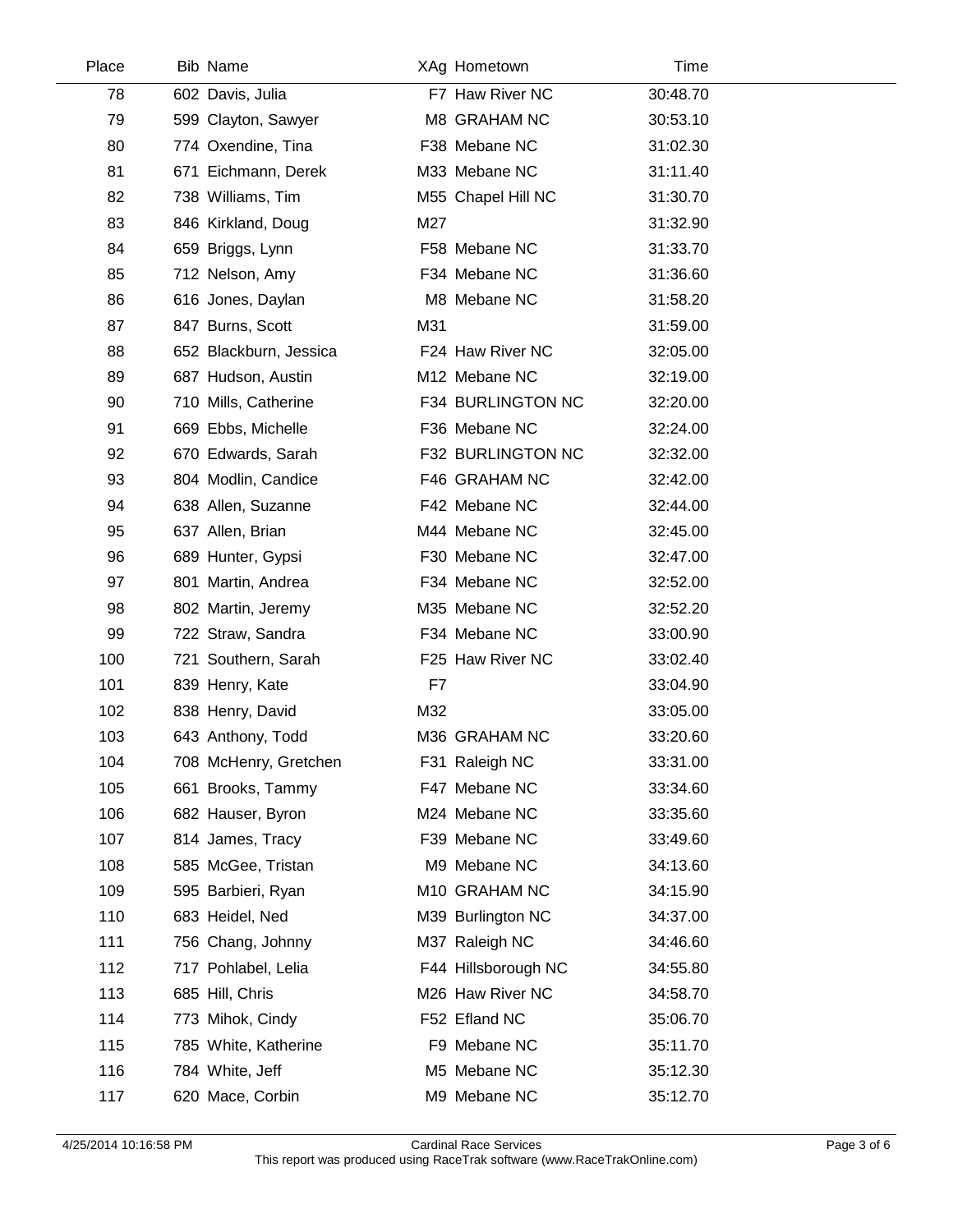| Place | <b>Bib Name</b>                |                 | XAg Hometown        | Time     |  |
|-------|--------------------------------|-----------------|---------------------|----------|--|
| 118   | 642 Anthony, Jenny             |                 | F34 GRAHAM NC       | 35:20.00 |  |
| 119   | 699 Krawczyk, Claire           |                 | F20 Mebane NC       | 35:26.60 |  |
| 120   | 700 Krawczyk, Jack             |                 | M51 Mebane NC       | 35:26.70 |  |
| 121   | 617 Keck, Triston              |                 | M9 Haw River NC     | 35:29.90 |  |
| 122   | 641 Anderson, Susanne          |                 | F38 Hillsborough NC | 35:34.90 |  |
| 123   | 640 Anderson, Nicol            |                 | F11 Hillsborough NC | 35:35.30 |  |
| 124   | 597 Boyles, Noah               |                 | M8 GRAHAM NC        | 35:44.80 |  |
| 125   | 845 Meisner, Jackson           | M14             |                     | 35:50.90 |  |
| 126   | 711 Mullaugh, Katherine        |                 | F32 Mebane NC       | 35:58.50 |  |
| 127   | 709 Meredith, Lyndsey          |                 | F28 Mebane NC       | 35:59.70 |  |
| 128   | 840 McCue, Mitchell            | M10             |                     | 36:02.80 |  |
| 129   | 651 Blackburn, Crystal         |                 | F21 Mebane NC       | 36:03.90 |  |
| 130   | 718 Pontious, Emily            |                 | F31 Hillsborough NC | 36:04.90 |  |
| 131   | 621 Moore, Jason               |                 | M10 Mebane NC       | 36:06.90 |  |
| 132   | 618 Kempf, Joseph              |                 | M10 Mebane NC       | 36:07.90 |  |
| 133   | 647 Barnhill, Katie            |                 | F33 Durham NC       | 36:08.50 |  |
| 134   | 777 Pochinski, John            |                 | M67 Hillsborough NC | 36:11.90 |  |
| 135   | 805 Mowry, Megan               |                 | F14 Burlington NC   | 36:14.80 |  |
| 136   | 704 Mace, Brenda               |                 | F42 Mebane NC       | 36:20.50 |  |
| 137   | 625 Poteat, Noah               |                 | M10 GRAHAM NC       | 36:25.90 |  |
| 138   | 586 McGee, Carson              |                 | M7 Mebane NC        | 36:26.00 |  |
| 139   | 796 johnson, sydney            |                 | f13 Burlington NC   | 36:36.50 |  |
| 140   | 627 Roberson, Grayson          |                 | M11 Mebane NC       | 36:42.40 |  |
| 141   | 606 Fernandez Jurado, Valentin |                 | F8 Mebane NC        | 36:56.80 |  |
| 142   | 688 Hudson, Jane               |                 | F47 Mebane NC       | 37:09.40 |  |
| 143   | 706 McGee, Sonya               |                 | F44 Mebane NC       | 37:24.00 |  |
| 144   | 762 Frazier, Amy               |                 | F45 Burlington NC   | 37:39.50 |  |
| 145   | 619 Lawson, Molly              |                 | F8 Mebane NC        | 37:39.50 |  |
| 146   | 653 Blackwood, Hilary          |                 | F54 Haw River NC    | 37:44.60 |  |
| 147   | 833 Clark, Jenna               | F <sub>29</sub> |                     | 37:56.90 |  |
| 148   | 786 Cooper, Donald             |                 | M59 Mebane NC       | 38:09.10 |  |
| 149   | 727 VaLeu, Tracy               |                 | F43 GRAHAM NC       | 38:18.00 |  |
| 150   | 739 Wilson, Rachel             |                 | F24 Elon NC         | 38:36.00 |  |
| 151   | 724 Teseniar, Jordan           |                 | F23 Durham NC       | 38:36.30 |  |
| 152   | 830 Dawkins, David             | M42             |                     | 38:38.30 |  |
| 153   | 660 Brooks, Lindsey            |                 | F15 Mebane NC       | 38:47.10 |  |
| 154   | 646 Barnhart, Sandy            |                 | F36 Mebane NC       | 38:56.10 |  |
| 155   | 825 Thompson, Quishaura        | F <sub>20</sub> |                     | 39:03.10 |  |
| 156   | 764 Frazier, Camille           |                 | F15 Burlington NC   | 40:25.10 |  |
| 157   | 675 Gardner, Steve             |                 | M46 Mebane NC       | 40:46.10 |  |

 $\overline{a}$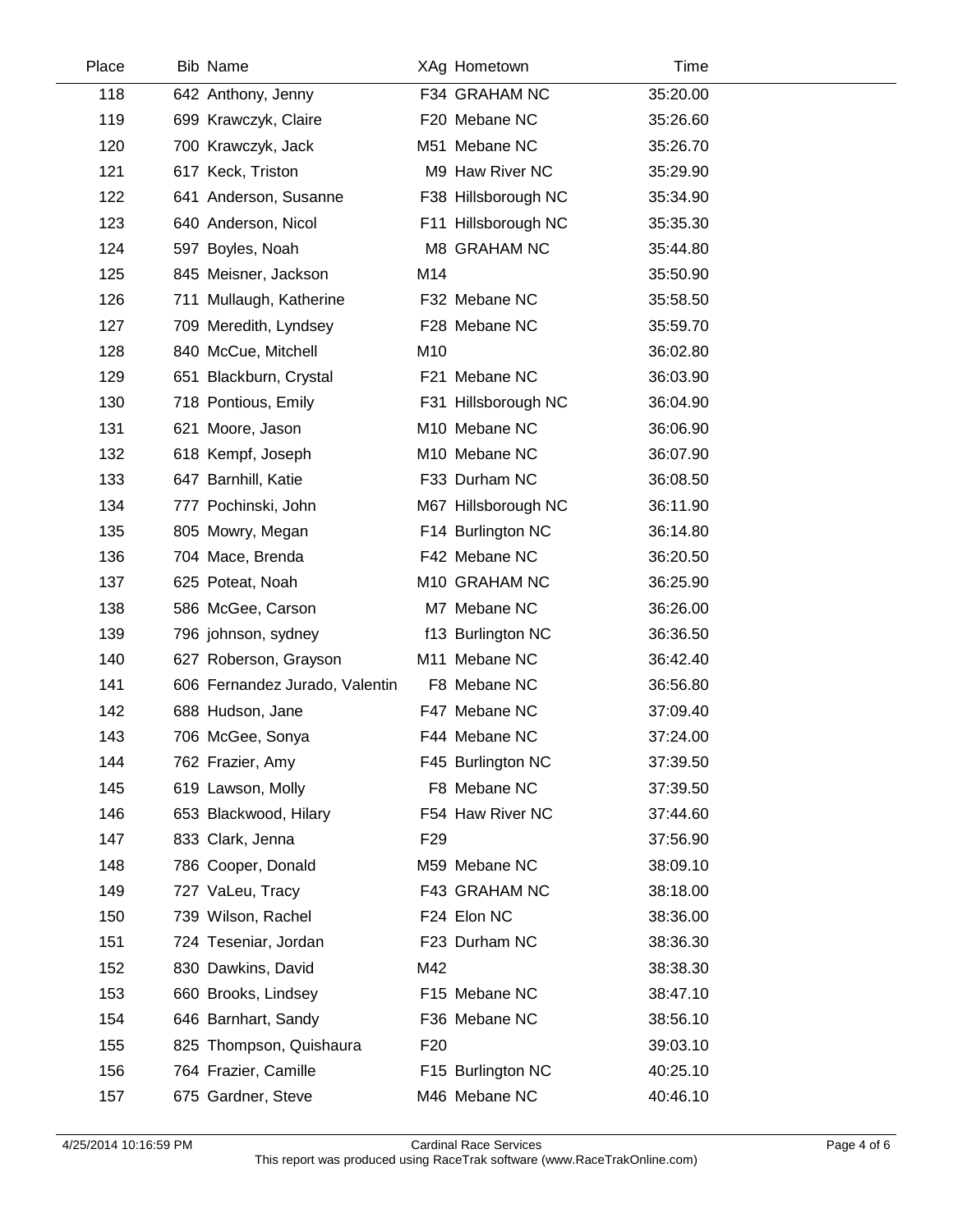| Place | Bib Name                  |                | XAg Hometown        | Time     |  |
|-------|---------------------------|----------------|---------------------|----------|--|
| 158   | 587 Frazier, Seth         |                | M10 Burlington NC   | 41:06.40 |  |
| 159   | 787 Cooper, Sylvia        |                | F59 Mebane NC       | 41:10.40 |  |
| 160   | 588 Auditori, Griffin     |                | M10 Mebane NC       | 41:12.20 |  |
| 161   | 743 Almers, Jay           |                | M33 Mebane NC       | 41:15.20 |  |
| 162   | 631 Sondles, Katie        |                | F10 GRAHAM NC       | 41:17.60 |  |
| 163   | 783 White, Emily          |                | F7 Mebane NC        | 41:18.60 |  |
| 164   | 614 Hornbuckle, Tyler     |                | M8 Mebane NC        | 41:21.30 |  |
| 165   | 636 Worcester, William    |                | M8 Snow Camp NC     | 41:25.00 |  |
| 166   | 723 Taylor, Joann         |                | F42 GRAHAM NC       | 41:25.00 |  |
| 167   | 791 Fitzgerald, Robin     |                | F43 Elon NC         | 41:27.10 |  |
| 168   | 731 White, Lydia          |                | F38 Mebane NC       | 41:35.70 |  |
| 169   | 613 Horn, Seth            |                | M11 Mebane NC       | 42:12.20 |  |
| 170   | 611 Gordillo-Davis, Maria |                | F39 Haw River NC    | 42:18.50 |  |
| 171   | 598 Carter, Seth          |                | M10 Mebane NC       | 42:31.40 |  |
| 172   | 612 Guerrero, Thomas      |                | M10 Haw River NC    | 42:42.00 |  |
| 173   | 630 Slayton, Brandon      |                | M11 Haw River NC    | 42:52.40 |  |
| 174   | 765 Gaede, Jane           |                | F72 Hillsborough NC | 43:01.20 |  |
| 175   | 742 Allred, Teri          |                | F27 Mebane NC       | 43:24.50 |  |
| 176   | 632 Sondles, Michelle     |                | F44 GRAHAM NC       | 43:25.80 |  |
| 177   | 782 Watkins, Traval       |                | M50 Hillsborough NC | 43:40.00 |  |
| 178   | 811 Roney, Sarah          |                | F36 Mebane NC       | 43:48.90 |  |
| 179   | 803 McIver, Jane          |                | F59 Hillsborough NC | 43:56.00 |  |
| 180   | 648 Barnhill, Robin       |                | M60 Hillsborough NC | 43:56.90 |  |
| 181   | 793 Hill, Pearlene        |                | F28 GRAHAM NC       | 44:34.70 |  |
| 182   | 792 Hill, Andrea          |                | F31 Mebane NC       | 44:35.10 |  |
| 183   | 703 Lynch, Lori           |                | F51 Mebane NC       | 45:19.50 |  |
| 184   | 827 Tanner, Matthew       | M39            |                     | 45:20.10 |  |
| 185   | 826 Tanner, Ryan          | F <sub>5</sub> |                     | 45:21.10 |  |
| 186   | 781 Watkins, Harriet      |                | F49 Hillsborough NC | 45:25.70 |  |
| 187   | 766 Gregory, Jamie        |                | F31 GRAHAM NC       | 46:20.60 |  |
| 188   | 751 Boeberitz, David      |                | M57 Raleigh NC      | 46:23.50 |  |
| 189   | 736 Williams, Stephanie   |                | F28 BURLINGTON NC   | 46:33.10 |  |
| 190   | 728 Vereen, Florence      |                | F58 Hillsborough NC | 47:02.50 |  |
| 191   | 680 Hamm, Wendy           |                | F44 Sparta NC       | 47:40.80 |  |
| 192   | 656 Blalock, Whitney      |                | F22 Sparta NC       | 47:41.90 |  |
| 193   | 794 Hines, Kelsey         |                | F24 Hurdle Mills NC | 48:15.20 |  |
| 194   | 698 Kimrey, Pam           |                | F58 Cedar Grove NC  | 48:15.50 |  |
| 195   | 657 Brickhouse, Caroline  |                | F30 Durham NC       | 48:32.50 |  |
| 196   | 679 Guthrie, Marcie       |                | F53 Burlington NC   | 48:33.10 |  |
| 197   | 809 Poynter, Carolyn      |                | F26 Mebane NC       | 48:43.30 |  |

 $\overline{\phantom{a}}$